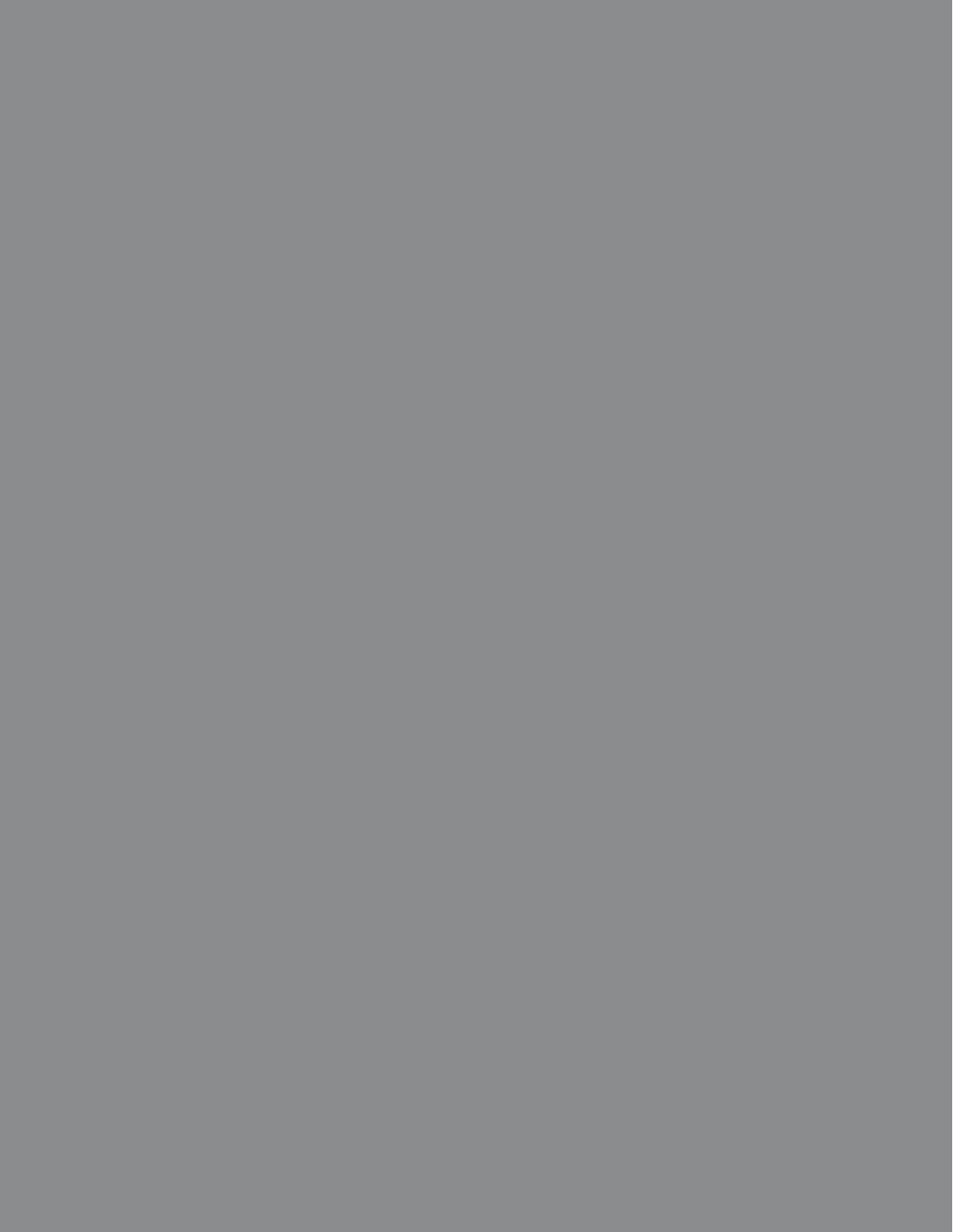

The Truliant® instrumentation was designed to offer a versatile system that accommodates a range of techniques through intuitive products that provide enhanced accuracy and precision. Blending beautiful design and technology, Truliant was developed to provide surgeons an efficient and more reproducible intraoperative experience. The instrumentation has been honored by highly recognized industrial design institutions, earning a Silver Medical Design Excellence Award (MDEA), Bronze International Design Excellence Award (IDEA) and a German Design Award.

**Experience the power of Truliant.**

## Truliant Distal Femoral Alignment Guide

#### Features:

- Ability to fine-tune your distal resection depth in 1mm increments and varus/valgus angle by 1 degree adjustments
- Compatibility across the entire Truliant Knee System, including the ExactechGPS computerassisted surgery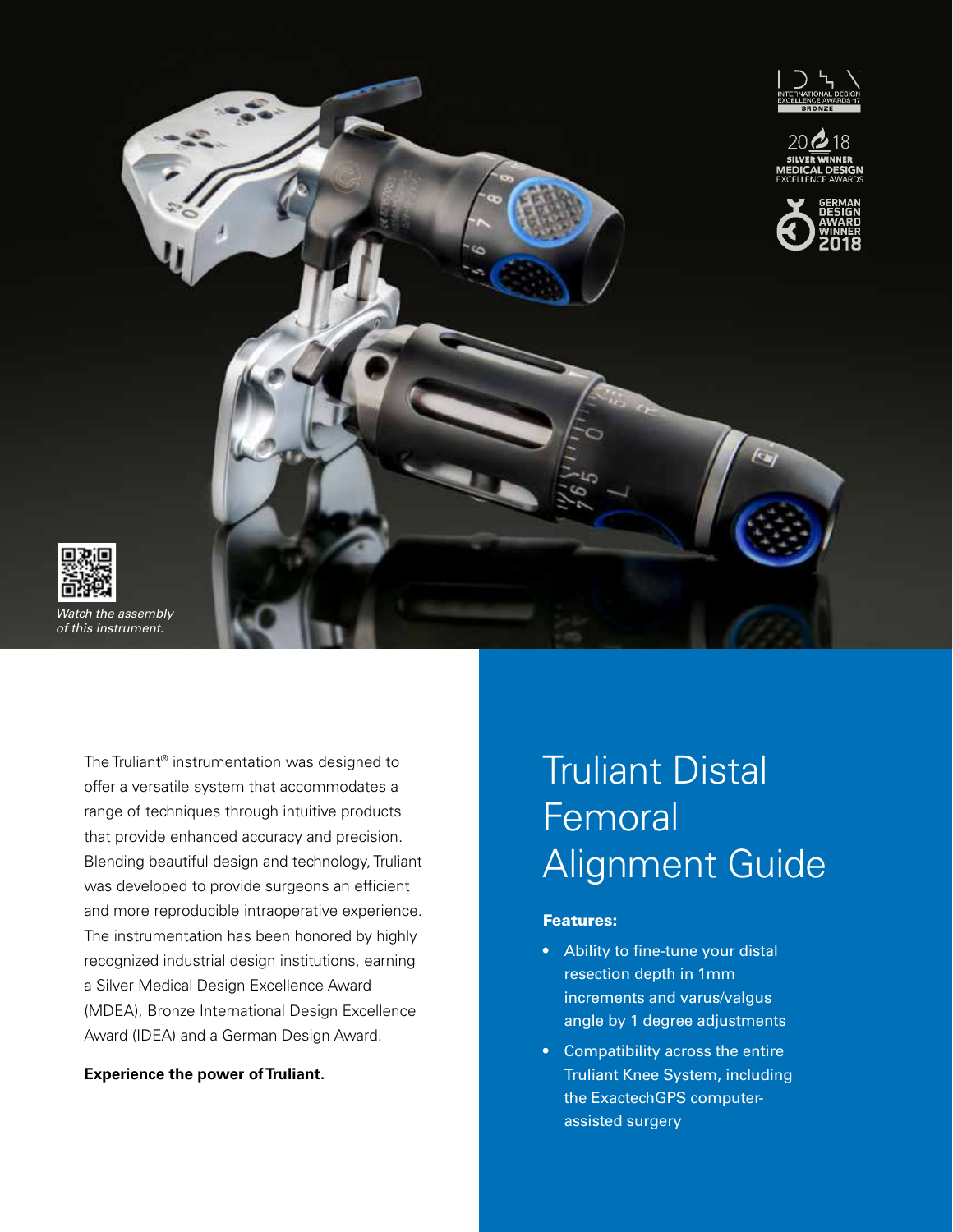

### Truliant Tibial Tamp Guide

#### Features:

- Ergonomically designed with a textured grip for enhanced handling
- Single instrument allows for preparation of all size tibial tray options designed for improved intraoperative efficiency

 *"The Truliant instrumentation represents a quantum advance blending design features that are intuitive and provide tactile feedback allowing surgeons to achieve the desired pre-operative alignment."*

> *—Tomas Nemickas, MD Clinical Consultant*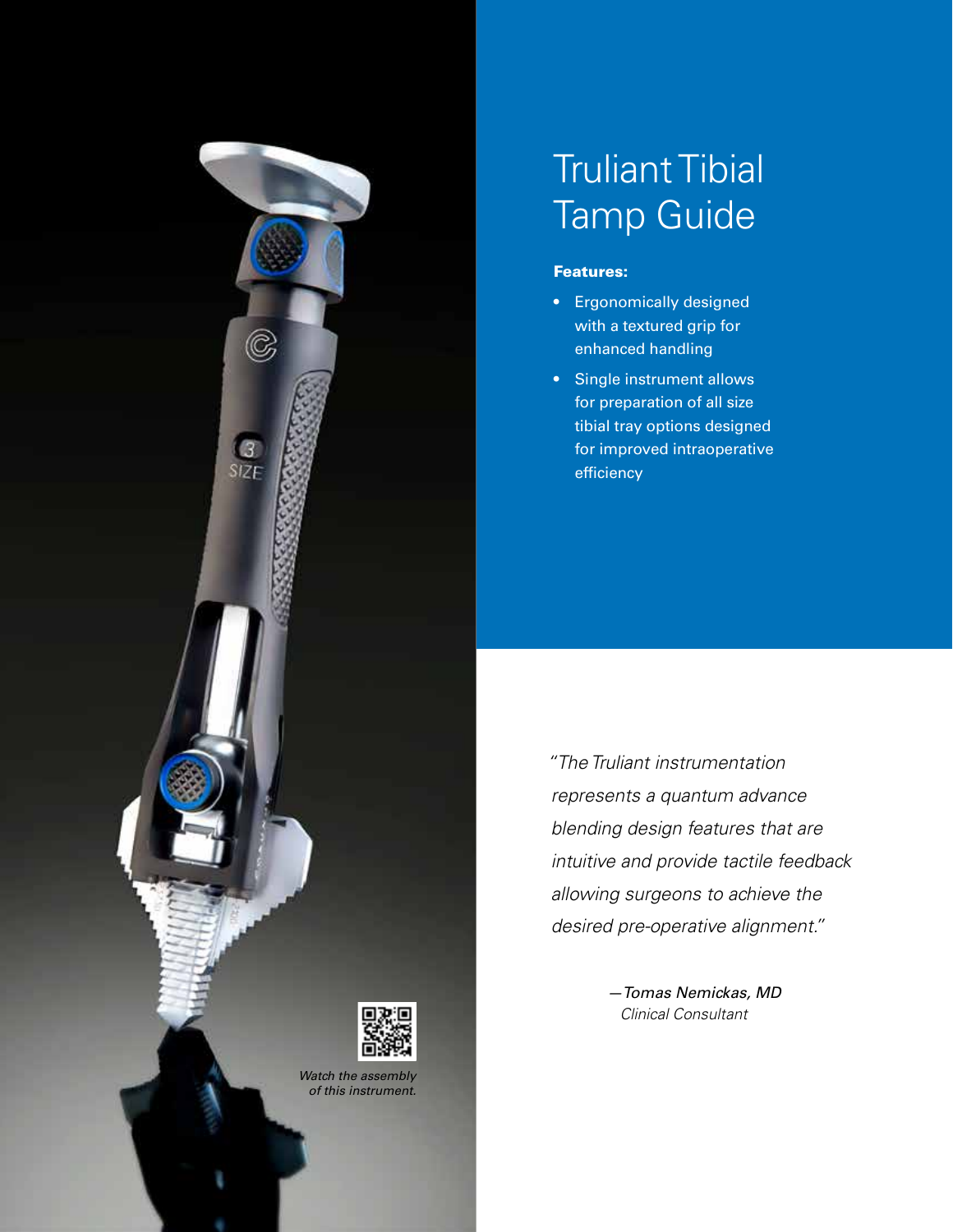









*Watch the assembly of this instrument.*

# **Truliant** A/P Sizer

### Features:

- Accommodates both anterior and posterior referencing techniques in a single instrument for increased intraoperative efficiency and reduced inventory
- Ability to adjust external rotation in one-degree increments up to 7 degrees

 *"In my experience, the Truliant anterior referencing femoral sizer allows for accurate sizing of the femur. This is just one feature of the Truliant Knee System that truly sets Exactech apart in the industry."*

> *—Michael Dayton, MD Clinical Consultant*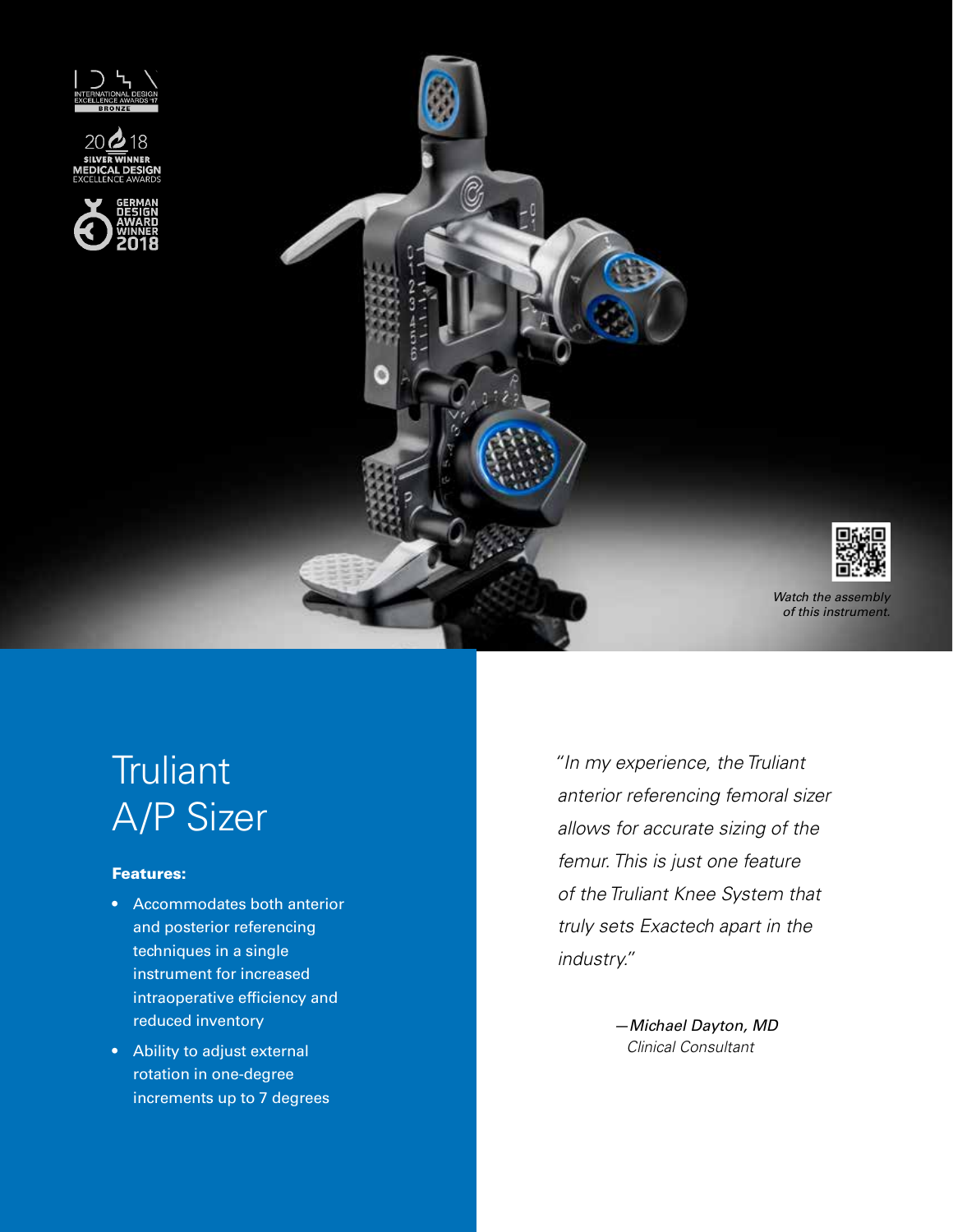## Truliant Modular Femoral Trial

### Features:

- Allows for a simple transition from CR to PS with its modular design
- Proportional, single-step cylindrical notch preparation designed for efficiency and reproducibility





 *"With only four trays trays required for a primary TKA, the system is organized for efficiency with less instrument clutter on the back table."*

> *—Mary Smith, RN OR Nurse*